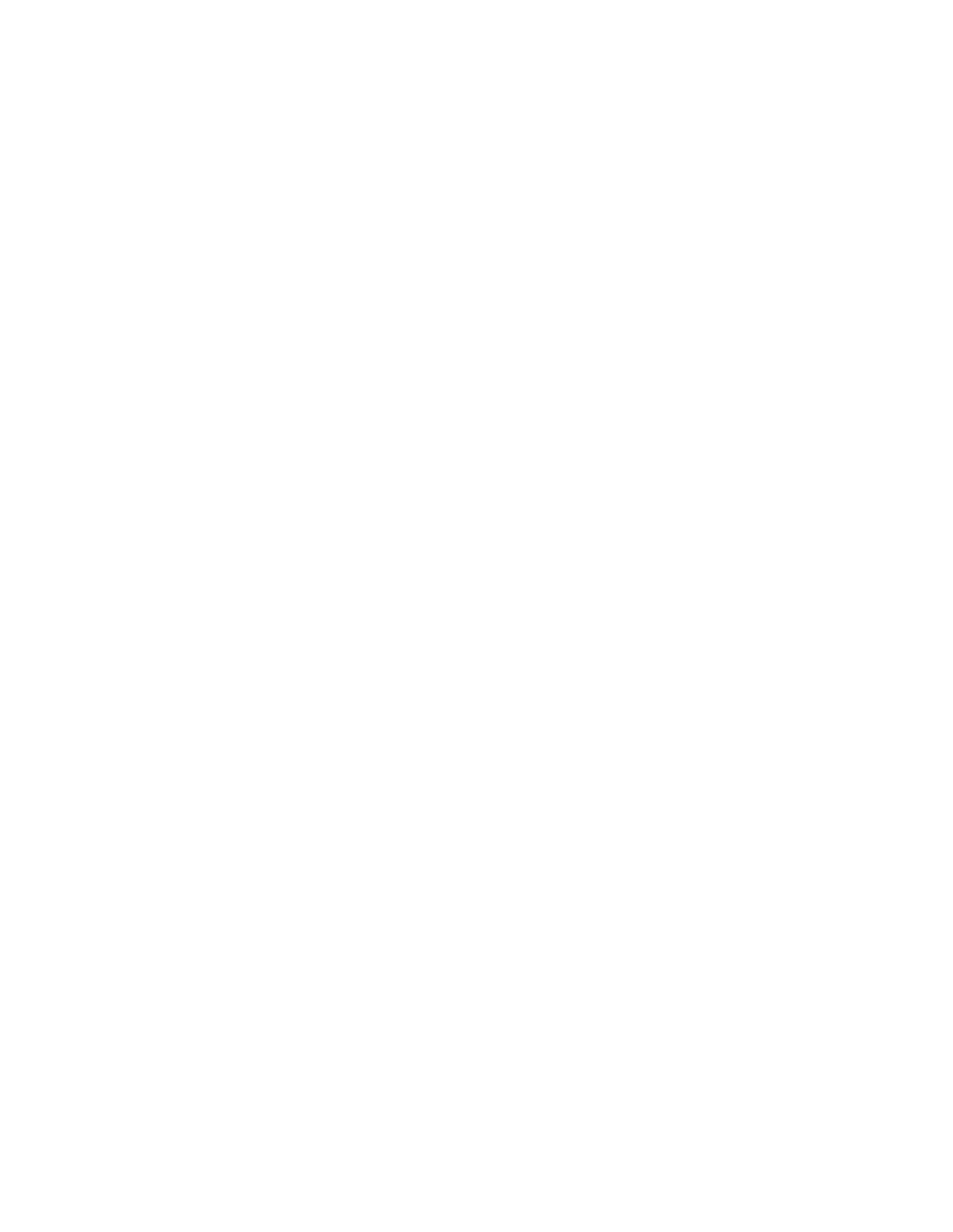While ACCA recognizes the valuable contributions of emeritus members to NCEES, it also recognizes the contributions of current members and associate members. They have current knowledge of board practices, and new appointments bring new ideas and new perspectives. While ACCA does not recommend going as far as to set term limits for emeritus members, it does encourage the incoming NCEES president to populate committees with non-emeritus members.

#### Past presidents and committee service

As part of its discussion on this charge, ACCA noted that *Bylaws* 3.07, Past Presidents, indicates that past presidents are eligible to serve on NCEES committees. However, *Bylaws* 7.01, Standing Committees, does not specifically mention past presidents. To

clarify the current process, ACCA will present a motion for a Special Committee on Bylaws to be charged with adding language about past presidents to *Bylaws* 7.01.

For full details of the ACCA's work on this charge as well as a summary of the survey results, see the *Action Items and Conference Reports*. This publication will be posted in the Member Resources section of the NCEES website (ncees.org/resources) by the end of June.

*Jans is an emeritus member of the South Dakota State Board of Technical Professions, a past president of NCEES, and ACCA chair for 2017–18.*

### UPLG COMMITTEE

*continued from cover*

Education—saw a need to update language related to its focus area and the Council then agreed that these changes should be made. UPLG's role is to incorporate the language while making sure that the intent of those committees is carried out. UPLG looks at the documents holistically to ensure that changing language in one area does not affect language in another area or that making the changes does not cause conflicting language between the two documents.

UPLG will present 21 motions at the annual meeting this August. Some are to update experience guidelines. Some are to revise CPC language. Most are to make housekeeping revisions that clarify and streamline the language, get rid of redundancies, and resolve inconsistencies between the two documents. All are to keep the model documents relevant.

NCEES member boards do not all have the same requirements for licensure. But we do have the *Model Law* and *Model Rules*. Their prefaces state that their purpose is to provide member boards with a high-level benchmark—and yet a sound and realistic guide—that will provide greater uniformity of qualifications for licensure, raise these qualifications to a higher level of accomplishment, and simplify the interstate licensure of engineers and surveyors.

Our common mission is safeguarding the health, safety, and welfare of the public. The Model Law and Model Rules were developed with that mission in mind.

Professional licensure has been challenged lately, especially since the U.S. Supreme Court decision in *North Carolina State Board of Dental Examiners v. FTC* raised the question of whether licensure exists to protect the public or to protect practitioners. Our common mission is safeguarding the health, safety, and welfare of the public. The *Model Law* and *Model Rules* were developed with that mission in mind. I strongly encourage jurisdictions to consider incorporating, in whole or in part, the thresholds established in the *Model Law* and *Model Rules*. The more commonalities we have in licensure laws from state to state, the stronger engineering and surveying licensure will be overall and the benefit of licensure to the public will be reinforced.

*Stanfill is executive director of the Wyoming Board of Professional Engineers and Professional Land Surveyors and chair of the NCEES 2017–18 UPLG Committee.*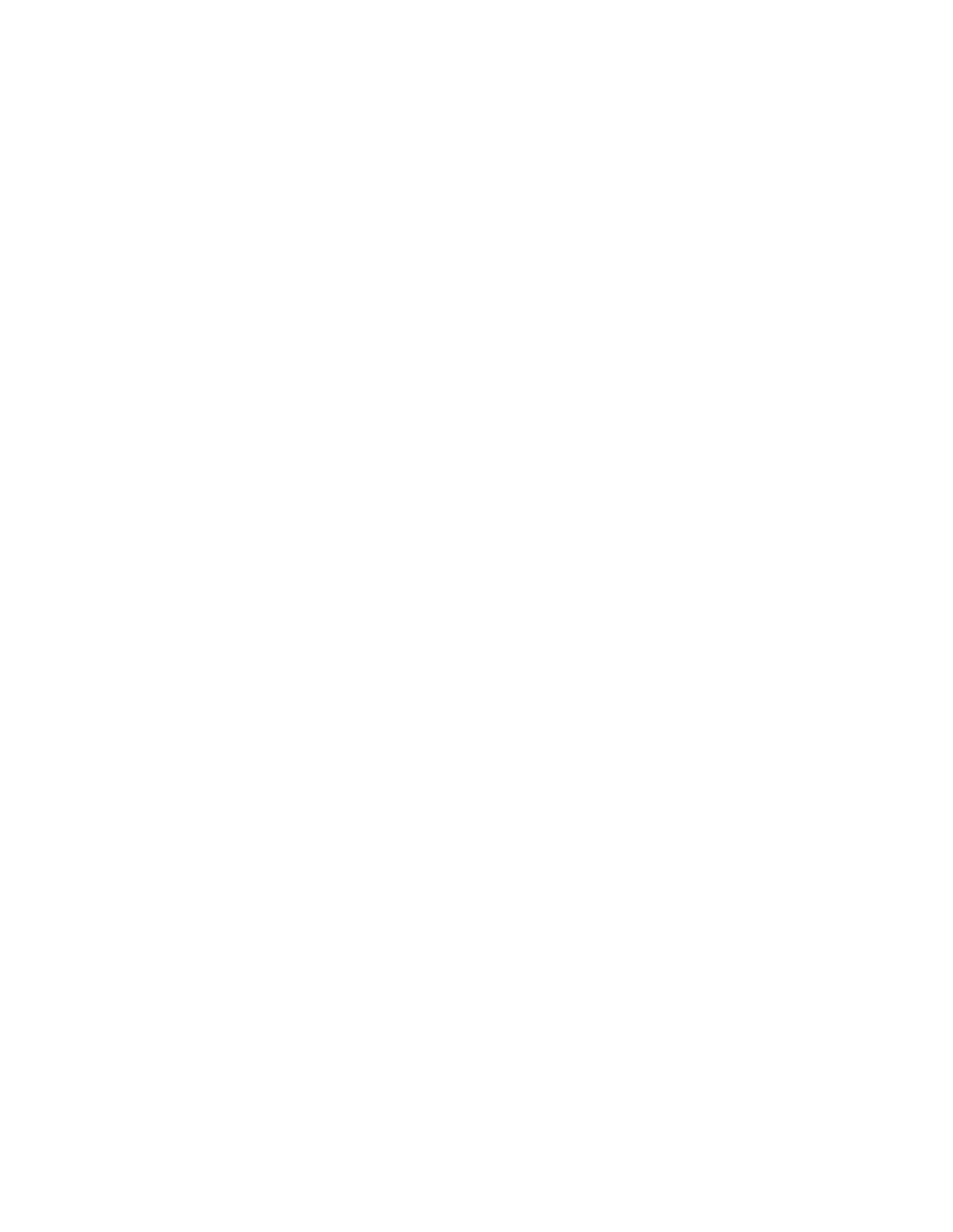

*Delegates prepare to vote on motions at the 2017 NCEES annual meeting. NCEES member boards meet each year to consider motions related to issues such as licensing exams and the organization's model laws and rules.* 

standards by all of our member boards would be a step in the right direction.

#### Continuing education requirements

Continuing education is another area that could use more commonality among our member boards. There are almost as many different continuing professional competency (CPC) requirements as there are member boards.

NCEES is helping licensees by providing a way to track CPC courses for licensure renewal. Professional engineers and surveyors can enter information about CPC courses they have completed and upload supporting documentation. They can track their progress with a side-by-side comparison of a state's requirements and their completed CPC courses. They can send their completed CPC transcripts electronically to state licensing boards. The CPC tracking and reporting service is free through the MyNCEES account.

NCEES also developed the CPC Renewal Standard to streamline CPC requirements for professional engineers and surveyors licensed in multiple jurisdictions. The NCEES CPC Standard requires licensees to acquire 15 PDHs in each calendar year. At least one PDH must be earned in an area that focuses on professional engineering or surveying ethics or improving a licensee's methods of business practice or operations.

*Model Rules* 240.30 allows licensees to meet either the jurisdiction's requirements or the NCEES CPC Renewal Standard. The Council as a whole voted to accept the NCEES CPC Renewal Standard as an alternative to meeting the jurisdictional requirements in the *Model Rules*. Of course, it is up to each jurisdiction to decide whether to incorporate this alternative in its statutes. I encourage boards to seriously consider adopting this model language and helping simplify CPC requirements for licensees.

We are closing in on 100 years of efforts to promote licensure mobility. With 55 separate jurisdictions, uniformity is a difficult task. But our mission to advance licensure for engineers and surveyors in order to safeguard the public makes it a task worth continuing to work toward.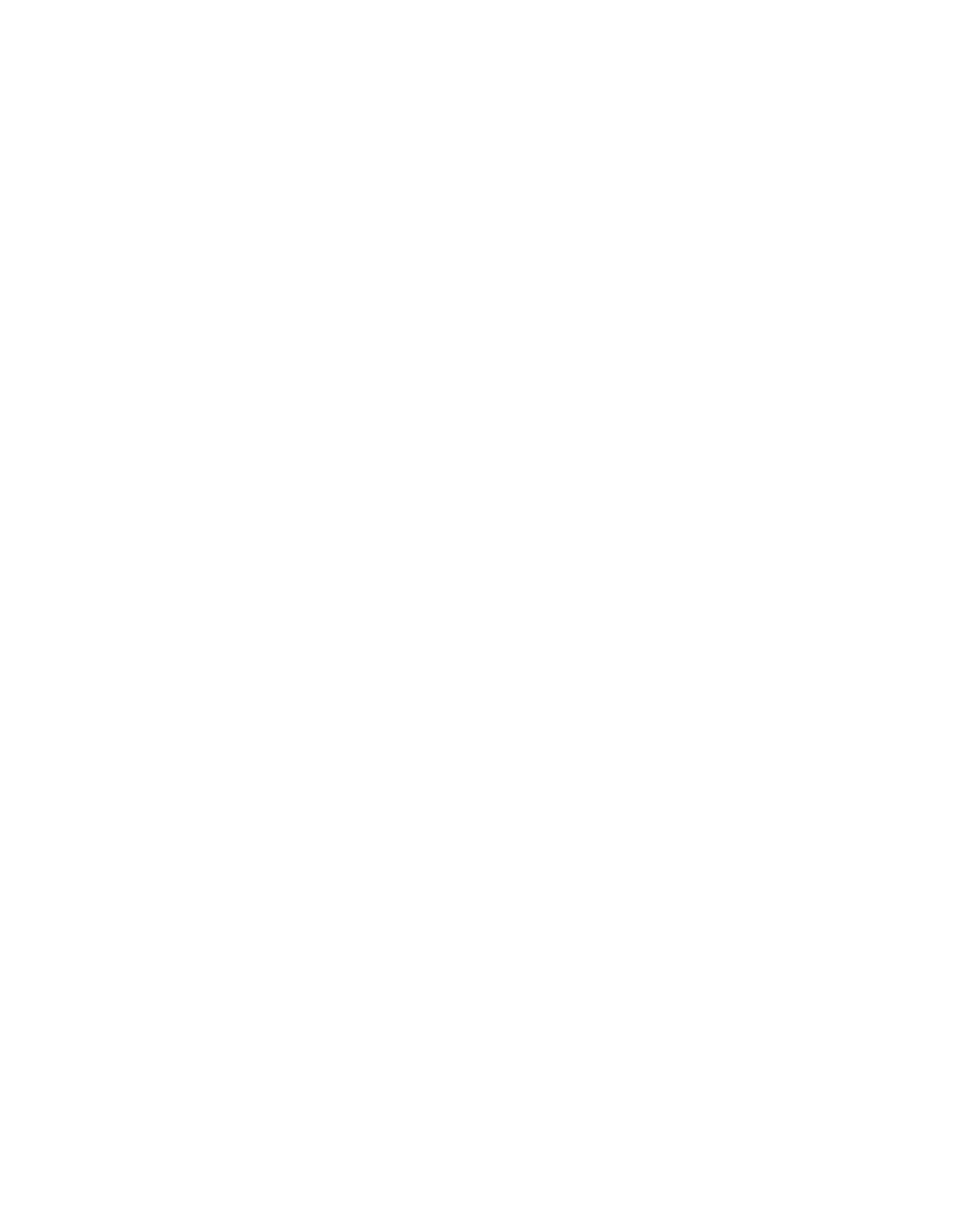## **MFMBFR** BOARD BRIEF



**RICHARD (RIC) MOORE, P.L.S.** NCEES COMMIT TEE ON MEMBER BOARD ADMINISTRATORS CHAIR

# **MBA Committee addresses charges for 2017–18**

HAVING WELL-INFORMED AND ENGAGED MEMBER board administrators is critical to the success of NCEES. President Patrick Tami, P.L.S., assigned several charges to the Committee on Member Board Administrators (MBAs) this year to ensure that new MBAs have the information and support that they need and that all MBAs have venues to learn about NCEES initiatives and forums to debate and discuss issues.

#### About the committee

The MBA Committee is a forum for MBAs to provide input on Council issues and activities relevant to the operations of member boards and the implementation of Council actions. The MBA Committee is composed of a diverse group of members representing a wide range of experience and a wealth of institutional knowledge. For 2017–18, the committee consists of nine MBAs representing all four zones, a member board member, an NCEES past president, an NCEES board of directors liaison, and an NCEES staff liaison. Seven members are professional engineers, and one is a professional surveyor.

The following is an overview of some of the committee's charges for this year.

#### Mentor new MBAs

A board change in the staff member filling the MBA position does not typically occur as often as changes in board membership do. When a change does occur, how NCEES is notified is inconsistent, especially since the new person assuming the role may not be aware of the need to inform NCEES. In addition to being the primary point of contact for changes to active and emeritus board member status, CEO Executive Assistant Sherrie Saunders monitors the status of any member board staff who regularly work with NCEES. The MBA Committee encourages member boards to notify her when there is a change.

New MBAs face a steep learning curve regarding NCEES activities and operations. While the NCEES website offers a wealth of information about the organization, personal interaction and mentorship also provide a valuable means of welcoming and integrating new MBAs. Each zone has a Leadership Committee that welcomes new board members and introduces them to NCEES. The MBA Committee recommends that each zone's Leadership Committee include new MBAs in its activities, such as participation in new-member luncheons and working with mentors. This includes working with zone vice presidents and the MBA Committee to assign a member from each zone to mentor new MBAs and introduce them to experienced MBAs.

The MBA Committee also recommends the following for the committee to welcome and orient new MBAs:

- $\blacksquare$  Have the MBA Committee chair regularly maintain communication with the NCEES point of contact.
- Select a committee member from each zone to initially contact new MBAs upon notification of a change and to encourage familiarization with recommended resources related to the role of an MBA.
- Collaborate with the zone vice president and chair of the respective zone Leadership Committee to introduce and assign a mentor for new MBAs at each zone meeting.
- $\blacksquare$  Before the annual meeting, have the chair connect a new MBA with a member of the MBA Committee from the same zone.
- **Post an NCEES announcement and brief biography of new** MBAs on the MBA Basecamp website so that other MBAs can get to know new MBAs virtually before meeting them in person.

#### Virtual MBA meetings

President Tami charged the committee to assist NCEES staff with developing a program of virtual meetings or video conferences for MBAs. These virtual meetings replace the faceto-face MBA meeting, which was previously held every other year, allowing MBAs to discuss issues more frequently without needing to travel.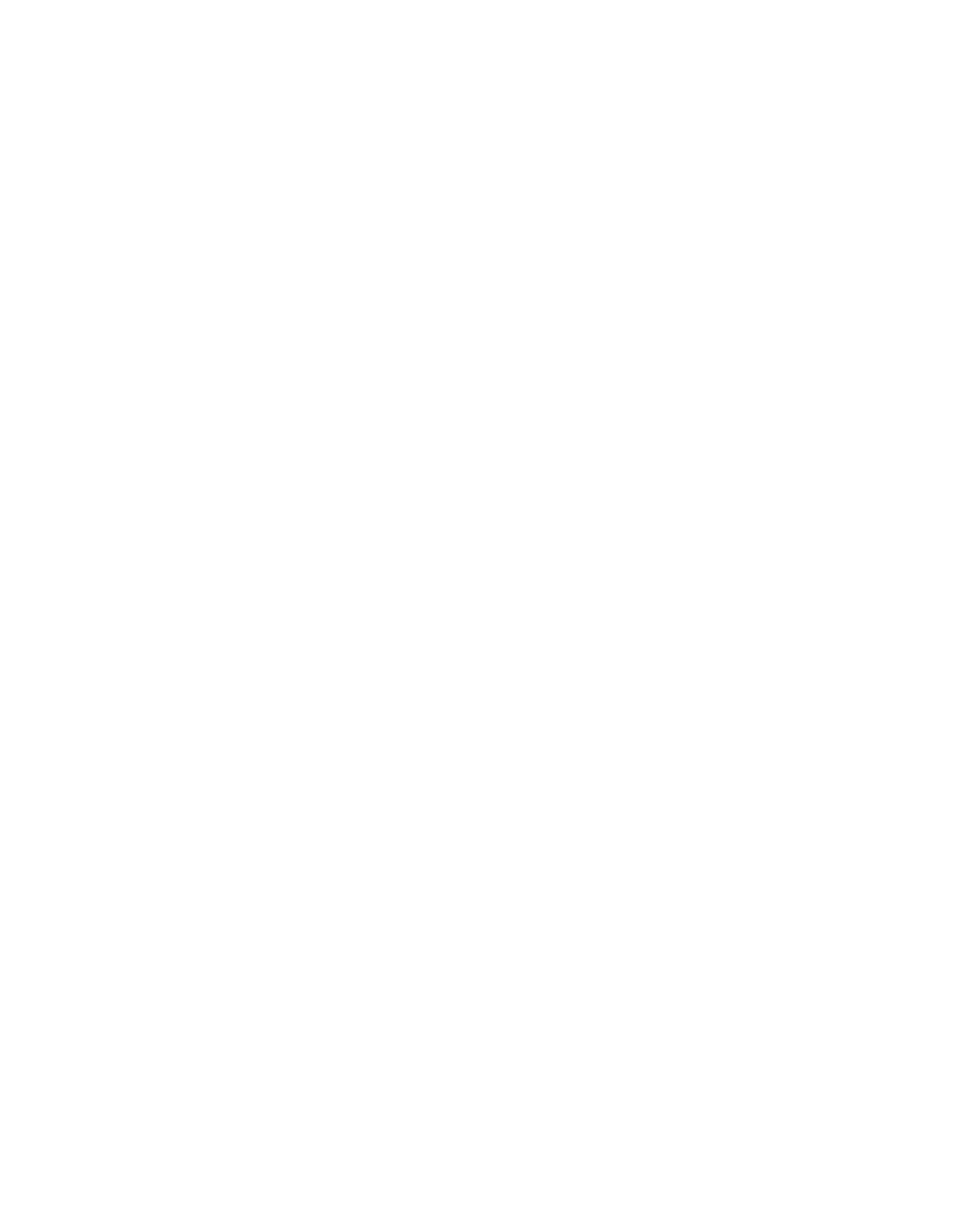

*NCEES is considering options to better accommodate exam-development activities at its headquarters in South Carolina. Options include enclosing the parking garage, replacing the original one-story section of the building, or constructing a new building.*

#### MEMBER BOARD BRIEF

*continued from page 7*

The MBA Committee and NCEES staff worked together to plan the topics for the NCEES online seminar, or webinar, series. The following webinars have been presented to date. Each included a presentation by NCEES staff with an opportunity for questions and discussion.

- December 2017: "Computer-based testing PE transition"
- February 2018: "NCEES Continuing Professional Competency Registry"
- April 2018: "Records system update"

The next webinar is on June 5. NCEES Chief Executive Officer Jerry Carter and Chief Operating Office Davy McDowell, P.E., will review motions that will be presented at the 2018 annual meeting. They will discuss the board of directors position for each motion and provide any pertinent background information. This discussion should prove beneficial for all boards as they prepare to debate and vote on these issues.

Recordings of the presentations are available in the Member Resources section of ncees.org (see Board Resources).

#### Makeup of MBA Committee

President Tami also charged the MBA Committee to review *Bylaws* 7.11, which outlines the purpose and member makeup of the MBA Committee. The committee will present the following revision for Council approval at the annual meeting :

Section 7.11 (in part). The Committee on Member Board Administrators shall consist of a chair, who shall be a member board administrator; and at least two members board administrators from each zone. Two members shall be; and two current members or emeritus members of Member Boards.

The full report of the MBA Committee, including details of its other charges, will be printed in the *Action Items and Conference Reports*. This publication will be posted in the Member Resources section of ncees.org (see Board Resources) by the end of June.

*Moore is executive officer of the California Board for Professional Engineers, Land Surveyors, and Geologists and chair of the NCEES 2017–18 MBA Committee.*